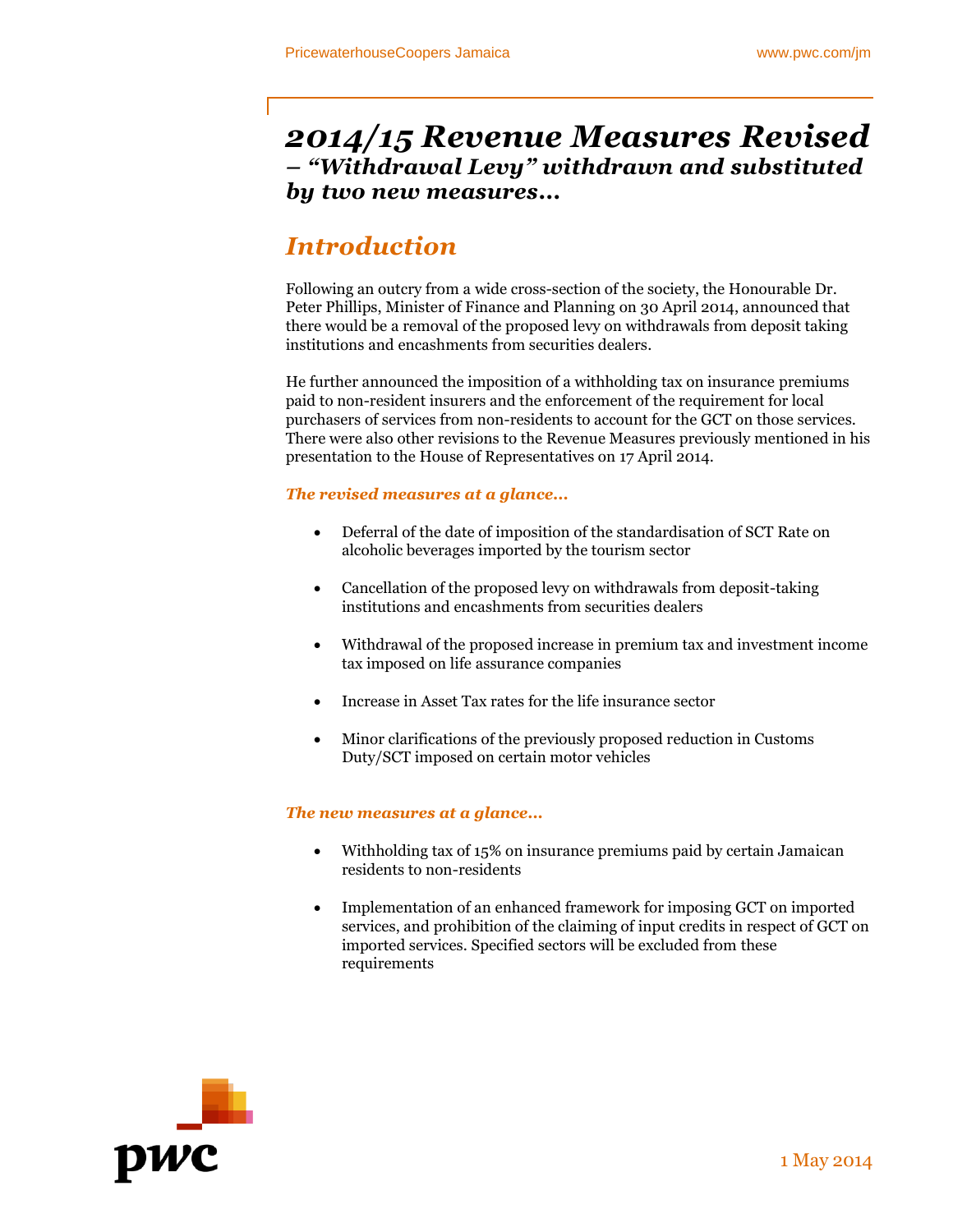## *Summary of the effect of the revised measures...*

| <b>Updated Tax Measures at a Glance</b>                                                                           | <b>Prior</b><br>estimates<br>J\$m | <b>Effect of</b><br>revision<br>$J$ \$m | <b>Revised</b><br>estimates<br>J\$m |
|-------------------------------------------------------------------------------------------------------------------|-----------------------------------|-----------------------------------------|-------------------------------------|
| Standardisation of SCT rate on alcohol of<br>J\$1,120 per litre of pure alcohol                                   | 844                               | (36)<br>(note 1)                        | 808                                 |
| Increase in the age-limit of motor vehicles (up<br>to ten years old) whose second sale is liable to<br><b>GCT</b> | 26                                |                                         | 26                                  |
| Levy on withdrawals from deposit-taking<br>institutions and encashments from securities<br>dealers                | 2,250                             | (2,250)<br>(note 2)                     |                                     |
| Premium tax on all life assurance companies<br>increased to 5.5%                                                  | 276                               | (276)<br>(note 2)                       |                                     |
| Investment tax on life assurance companies<br>increased from 15% to 20%                                           | 701                               | (701)<br>(note 2)                       | $\overline{a}$                      |
| Increase in Asset Tax rates                                                                                       | 1,788                             | 930<br>(note 3)                         | 2,718                               |
| Reduced customs duty/SCT on certain motor<br>vehicles                                                             | 250                               | $\mathbf{O}$<br>(note 4)                | 250                                 |
| Redirection of SCT from the Road Maintenance<br><b>Fund to Central Government</b>                                 | 1,200                             |                                         | 1,200                               |
| Increase in Annual Income Tax Threshold                                                                           | (650)                             |                                         | (650)                               |
| Introduction of a 15% withholding tax on<br>insurance premiums paid by residents to non-<br>residents             |                                   | 2,300<br>(note 5)                       | 2,300                               |
| Implementation of an enhanced framework for<br>imposing GCT on imported services                                  |                                   |                                         |                                     |
| <b>TOTAL</b>                                                                                                      | 6,685                             | (33)                                    | 6,652                               |

### **Notes on the effects of the revision to previous estimates:**

- 1. effect of the deferral of this measure on the tourism sector by one month
- 2. previously proposed measures now withdrawn
- 3. further increase in ad valorem asset tax rate on the life insurance sector
- 4. no effect of revised measures on prior estimates
- 5. new measures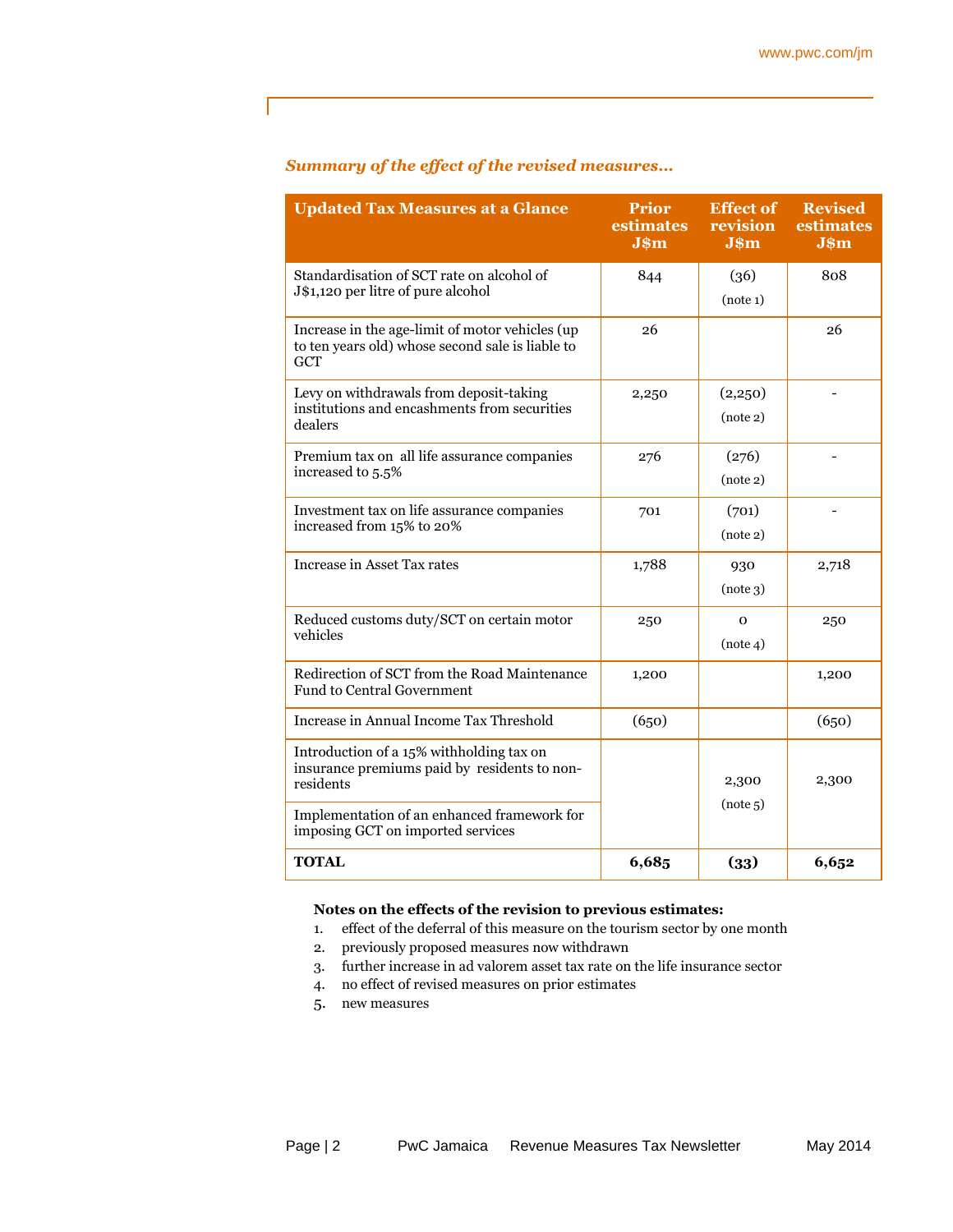# *Overview of the revisions to the previously announced tax measures*

## *Deferral of the date of imposition of the standardisation of SCT Rate on alcoholic beverages imported by the tourism sector*

In his presentation of 17 April 2014, the Minister proposed that with effect from 22 April 2014 the rate of special consumption tax (SCT) on alcoholic beverages imported or manufactured in Jamaica would be standardised as follows:

| <b>Alcohol Type</b>                     | <b>Current</b><br>$J\$ | <b>Proposed</b><br>$J$^*$ |
|-----------------------------------------|------------------------|---------------------------|
| Beers & Stouts                          | 1,120                  |                           |
| All other Alcoholic Beverages           | 960                    | 1,120                     |
| Alcohol imported etc. by tourism sector | 700                    |                           |

\* rate chargeable per litre of pure alcohol (LPA)

While there are no further changes to the proposed rates, it is our understanding that, following concerns raised by the tourism sector regarding its competitive position in the global environment and the time that it takes the sector to adapt to changes in the tax regime, the Minister has agreed to delay the increase in the rate imposed on alcohol imported by the tourism sector from \$700 to \$1,120 per litre of pure alcohol by up to one month.

# *Cancellation of the proposed levy on withdrawals from deposittaking institutions and encashments from securities dealers*

In his prior presentation, the Minister had proposed to introduce a levy of up to 0.1% on certain withdrawals from deposit-taking institutions and encashments (whether full or partial) from securities dealers.

In presenting the Revised Measures, the Minister declared that the proposal to implement this levy would be withdrawn.

## *Withdrawal of the proposed increase in premium tax and investment income tax imposed on life assurance companies*

Life assurance companies pay tax on two sources of income, namely premium income derived from life assurance, pension and annuity business (i.e. long-term business) and "investment income", the latter comprising all remaining taxable sources of income other than premium income.

Whereas premium tax is imposed directly on gross premiums received, investment income is taxable after deduction of "management expenses", that is expenses incurred in earning that income.

The proposal to increase these rates has been withdrawn; however, as noted below, it is now proposed to further increase the rate of Asset Tax imposed on life insurance companies.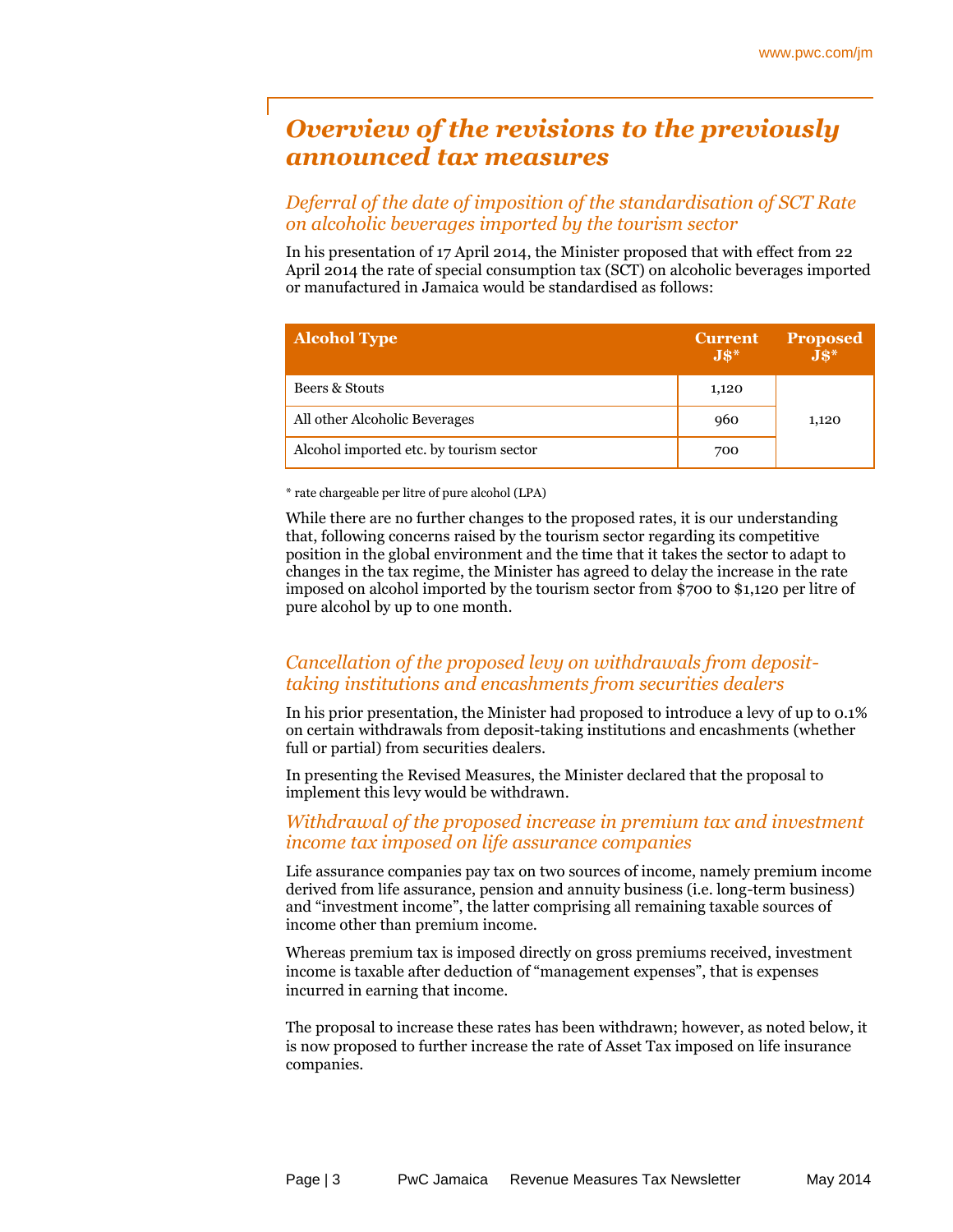## *Further increase in Asset Tax rates for the life insurance sector*

You will recall that, with effect from 31 December 2012, a modified Asset Tax regime was introduced for "specified regulated entities" – deposit-taking entities regulated by the Bank of Jamaica (BoJ) and securities dealers and insurance companies regulated by the Financial Services Commission (FSC). An ad valorem Asset Tax at the rate of 0.14% was imposed on the "taxable value" of their assets as determined by the Asset Tax (Specified Bodies) Act.

In his prior presentation, the Minister had proposed that the rate at which the ad valorem Asset Tax is imposed on specified regulated entities be increased from 0.14% to 0.25%. It is now being proposed that this rate be further increased to 1% for life insurance companies for a period not exceeding one year, after which the rate will presumably revert to that imposed on other specified regulated entities.

## *Clarifications to the previously proposed reduction in Customs Duty/SCT imposed on certain motor vehicles*

In the 2012/13 Budget, customs duty rates were increased by 10% on a variety of 'luxury' goods including certain motor vehicles. It has been asserted that these rate increases have adversely impacted the local automotive sector.

In an effort to reduce this burden (with a view to stimulating the local automotive trade), it was proposed that the rate of customs duty on certain motor vehicles with a cc rating of 2,000 and above be reduced from 30% to 20%. It has now been clarified that this reduction also extends to all categories of pick-ups and hybrid vehicles.

Further, it was announced in the previous presentation that the SCT rate on hybrid motor vehicles would be increased from 0% to 10%. The Minister advised that this proposed increase was unintended and the rate will remain at 0%.

# *New measures to be introduced*

In addition to the revised tax measures, the Minister also announced the introduction of two new measures. Along with the further increase in the Asset Tax rate for life insurance companies, these two new measures are meant to offset the cost to the Consolidated Fund of the revision to the previous measures.

## *Withholding tax on insurance premiums paid by certain Jamaican residents to non-residents*

In his presentation on 30 April 2014, Minister Phillips proposed the imposition of a withholding tax at the rate of 15% on all insurance premiums paid by Jamaican residents to non-residents. Premiums paid by registered Jamaican insurance companies will be exempt from this withholding tax.

It is unclear at this time how this measure will affect certain situations, such as where premiums are paid through registered insurance brokers. However, we await the legislation which we expect will clarify the treatment to be applied.

It is further proposed that the measure will be implemented on 30 April 2014.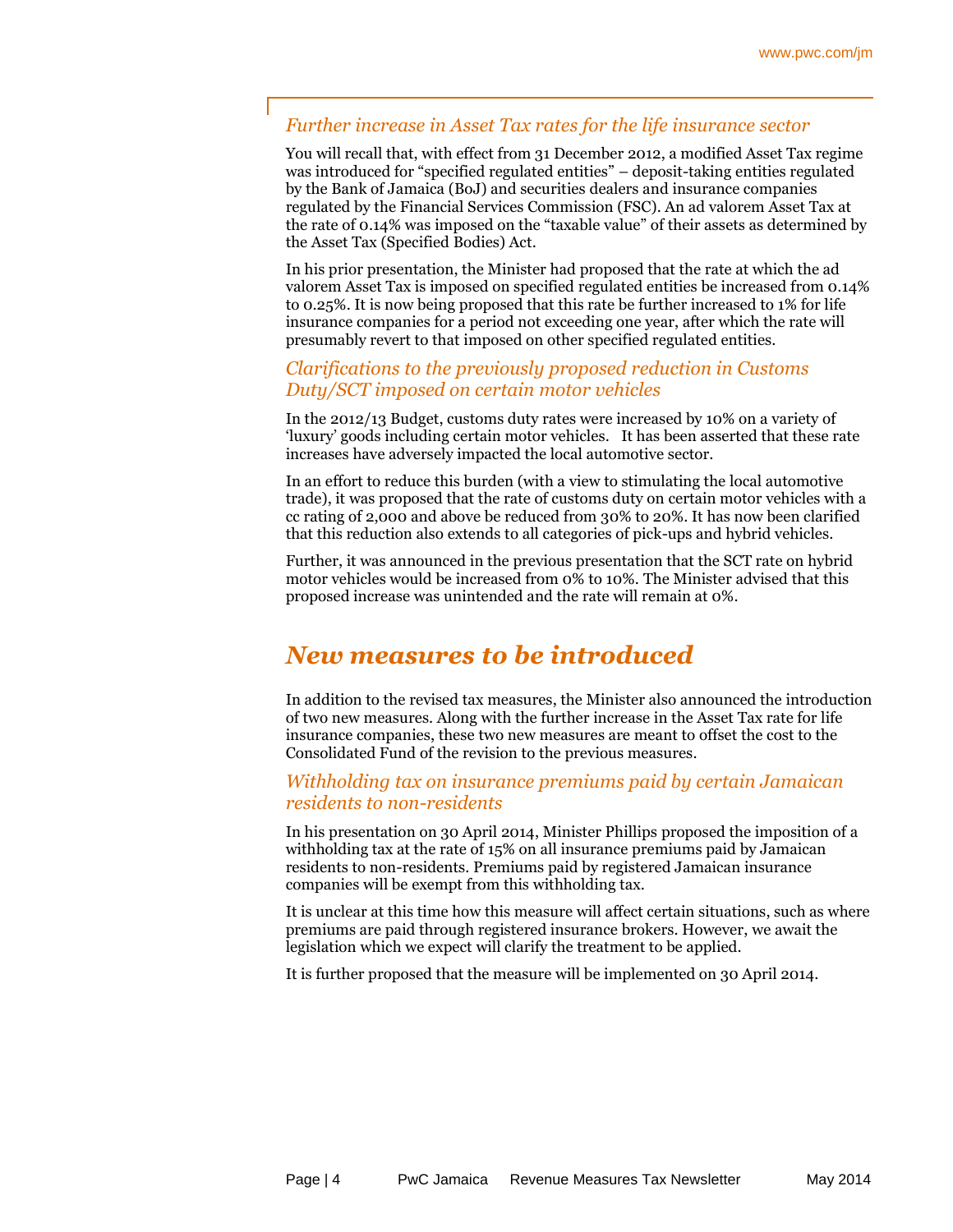# *Implementation of an enhanced framework for imposing GCT on imported services, and prohibition of the claiming of input credits in respect of GCT on imported services*

In 2003, the GCT Act was amended to require the recipients of imported services to account for the GCT on the value of such services, since the Jamaican Revenue is unable to collect GCT from the foreign supplier of those services. Hence a Jamaican purchaser of such services would be required to account for the GCT applicable to that supply to the Revenue.

However, the administrative procedures surrounding the implementation of this measure were not fully implemented. The Minister indicated that this has resulted in significant revenue losses.

In his presentation of 30 April 2014, he stated that the regulations surrounding the imposition of GCT on imported services will be improved and it is expected that these improvements will reduce the revenue losses. We expect, for example, that the exact circumstances in which a service will be deemed to be "imported" will be clarified.

It was further proposed that the GCT Act would be amended to prohibit a taxpayer's ability to claim input credits in respect of GCT incurred on imported services. Hence, the purchaser of the services will not be able to offset the GCT paid on the "imported services" against his output tax (viz. tax charged on his own sales). This will result in an additional cost to the business. Currently, a registered taxpayer who makes taxable supplies is able to claim an input tax credit, with few exceptions, in respect of the GCT paid on all services.

The House was informed that this measure, which will take effect on 1 June 2014, would remove the incentive for persons to acquire services from non-residents (including their offshore branches) in preference to local suppliers whose services would be subject to GCT.

The Minister noted that this measure would not be applicable to the supply of electricity, business processing operations, tourist accommodation and services imported by the bauxite/alumina sector.

*Based on our dialogue with the Ministry of Finance and Planning we understand that the detailed framework for the regime, including the specific rules that will guide the implementation, is being developed and we expect further details to be forthcoming.*